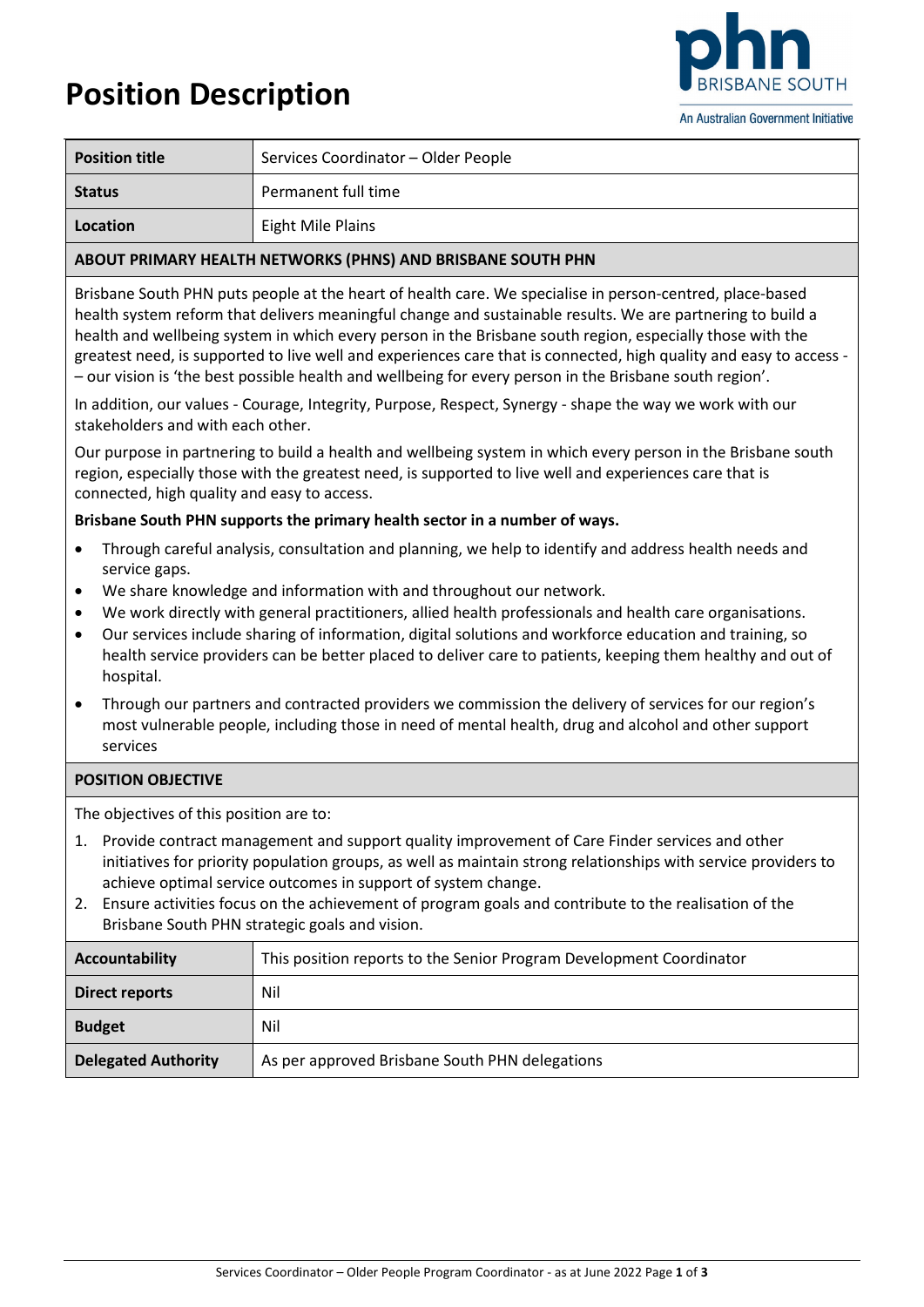# **Position Description**

### **KEY RESPONSIBILITIES**

#### **Service Coordination (**90%)

- Coordinate commissioned services including contract development and management, establishing and monitoring performance, service budgets as well as identifying and responding to risk and issues (including critical incidents) in alignment with priorities
- Build and maintain positive relationships with service providers and partners to achieve optimal goals within the context of systems change.
- As a member of the Older Persons team, support the development of integrated care pathways between services and programs within their portfolios and in collaboration with the other coordinators
- Maintain full and accurate records in relation to all contract activity (including contracts, variations, communications, reporting, outputs/deliverables)
- Contribute to program design and development through participation in working groups, subject matter expertise, provider and program level data and feedback and be an active part of procurement/commissioning and decommissioning processes including tender evaluation panels
- Work with providers to ensure full, accurate and timely reporting in relation to services
- Work with internal PHN teams to establish data systems and use data insights to drive program performance and system improvements
- Represent PHN at operational networks/forums as relevant
- Provide evidence informed recommendations to Managers in relation to deliverables, payments, commissioning and decommissioning decisions and to support planning more broadly

## **Sector coordination (10%)**

• Coordinate engagement strategies with the home care sector workforce, as relevant to Brisbane South PHN's priority areas and aged care sector reforms

### **CAPABILITIES AND COMPETENCIES**

Brisbane South PHN has a Capability and Competency Framework aligned to the Strategic Framework, Vision, Purpose and Values. The expected capabilities, competencies and success behaviours for this position are described in the Framework in the role group: **Team Leader, Senior Officer, Coordinator.**

## **SKILLS, EXPERIENCE AND QUALIFICATIONS**

- Demonstrated experience in health and community service programs or relevant tertiary qualifications and experience in health management and planning, population health, social services, project management.
- Strong understanding and demonstrated experience in government policy and initiatives for health and aged care.
- Experience in service implementation and monitoring, including managing complex contracts.
- Strong problem-solving skills with the ability to analyse issues and work collaboratively on solutions
- Demonstrated experience in influencing, negotiating, and engaging positively within a service environment to achieve improved outcomes.
- Demonstrated ability to manage stakeholder relationships to support effective systems change
- Experience in managing and analysing data sets, including quantitative and qualitative data to guide program development.
- Highly developed written skills including report writing skills.
- Demonstrated experience managing complex and numerous tasks to meet deadlines in a high demand work environment using well developed project management skills.
- Strong Microsoft Office skills
- Current driver's licence
- Positive National Police Check

To comply with the *Workers in a healthcare setting (COVID-19 Vaccination Requirements) Direction, Public Health Act (2005) Qld*, it is a mandatory requirement that all Brisbane South PHN employees have had the prescribed number of COVID-19 vaccination doses before they can commence employment.